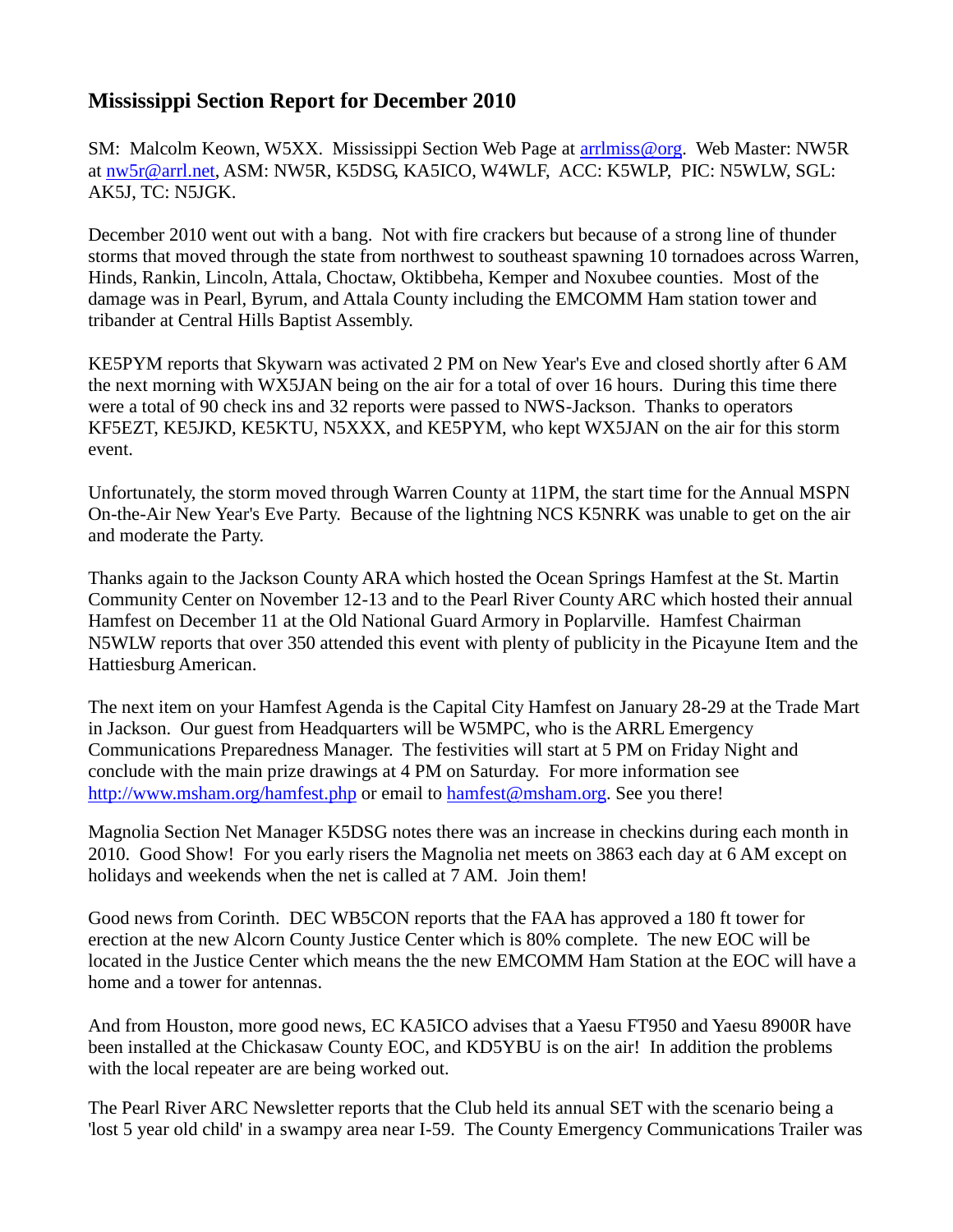set up in the Wal\*Mart Parking Lot in Picayune for coordination; in addition four rescue teams came from Gulfport and six personnel from Stone County. The alert was started at 0946 and the 'lost child' was located at 1446. EC KE5WJN said the exercise was designed not only for training but to identify shortcomings. He noted the need for some new equipment and repair for some commo gear.

W4IOS reports that the Meridian W5YI Team set up a bare bones sound card digital station at the Meridian Air National Guard Family Day Festivities. The purpose was to show appreciation for those personnel, who have supported conflicts in Afghanistan and Iraq, to show the kids of the families that there are ways to communicate besides cell phone or the internet, and to demonstrate to military personnel the capabilities of a small, well trained communications group, who could handle large volumes of message traffic without the Internet by using any of the sound card digital modes available to Hams today.

Always smiling KD5CQX got a nice write up in the Vicksburg Post highlighting his volunteer work at local hospitals, teaching Bible classes at a local correctional institute, conducting funerals, pitch-hitting for the preacher, church song leader, maintaining a repeater, and hanging out at the low end of 40 CW. Reggie can do it all!

The Northeast Mississippi ARA played Santa this year by sponsoring a family in Tremont. The club was able to raise \$650 plus many donated toys and food items. These contributions provided funds and donations sufficient to have gifts for the kids the night of the Club Christmas Party as well as surprises from Santa and household goods for the parents on Christmas Morning. Well done NMARA!

WM5A reports that the Central Mississippi Amateur Radio Association again provided communications for the Mississippi Blues Marathon. With the help of the Jackson ARC, the Salvation Army, WB8BZH, and a few others, the job was well done. N5DU and K5BLL took over as coordinators for the initial AM meeting and then operated the Net Control Station. By utilizing WiFi provided by the SATERN Team and APRS equipment provided by KM5GE, they were able to give real time info to the race officials from start to finish. KD5JPD led the way and WM5A followed the last runner. The Rankin Co. EOC provided its Mobile Command Bus for use during the event. In no particular order a special thanks to the rest of the team including K5GCY, KE5UQT, K5KKD, K5XU, K5CID, K5LEM, WX5H, KE5WAC, W5CSI, K5RWB, KE5JKD, KF5EZT, K1REZ, W5JMJ, AB5WF, KE5WRB, KF5EZV, KD8BMA, and Cecily Kumor.

W5ILR reports that he has activated a WL2K RMS Gateway (W5ILR-10) at the Armed Forces Retirement Home in Gulfport. The Gateway is now on the air for Beta testing on 145.750 Simplex with a temporary antenna pending approval to install a permanent antenna at 140 ft. Allan invites all to connect as he works to improve the Gateway.

K5XU calls our attention to XYL X-Rated Snipit at [http://www.youtube.com/watch?v=O7kirdtdI1c.](http://www.youtube.com/watch?v=O7kirdtdI1c) Don't ever let your better half ever see this

In the event that you send an email to W5XX and don't get a response, be aware that there is some kind of dispute between vicksburg.com and comcast.net. If you don't get a response in a reasonable amount of time give W5XX a call at 601-636-0827.

Welcome to the following new hams in Mississippi in December: KF5JEM, Suzanne – Walls; KF5JES, Barbara – Grenada; KF5JET, Paula – Grenada; KF5JGD, David – Pearl; KF5JGE, Alex – Brandon; KF5JID, Debbie – New Site; KF5JJV, Cynthia – Laurel; KF5JJZ, Eugene – Nicholson; and KF5JKA, Richard – Hattiesburg. Thanks to all of the instructors and VE Teams that continue to bring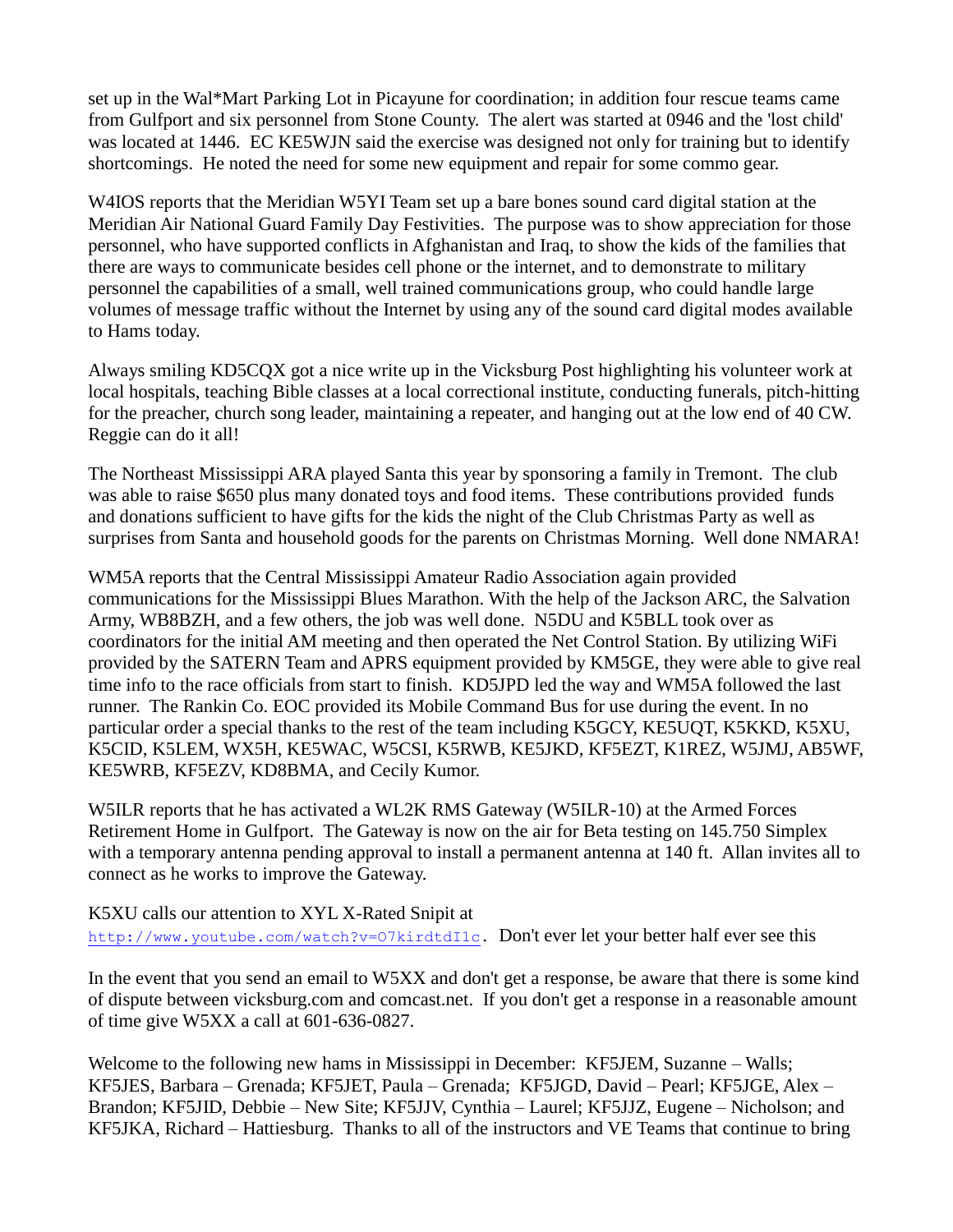new hams into the Amateur Service.

Also welcome to the following new ARRL Members: W5AAT – Madison; KF5EYN – McHenry; AB5FI – Grenada; KF5IMF – Meridian; KF5INK – Corinth; KF5IXO – Hattiesburg; W5JMJ – Pelahatchie; KD5LDE – Senatobia; KE5MLD – Brandon; KF5NDU – Water Valley; N5NUR – Ridgeland; K5OMC – Lake Cormorant; KE5WJL – Carriere; and KG5SX – Hattiesburg. ARRL Membership in Mississippi is now 1,082. Another new record! During 2010 Mississippi had a 2.9% membership increase. This was the third highest among the 71 ARRL Section surpassed only by Utah and Wyoming. I made the somewhat tongue-in-cheek comment a few months back that maybe 1100 was not too far away. This may be really possible! Keep working! Thanks to everyone for their continuing efforts.

And last but not least welcome to K5JAW as OES and KB9ZR as PIO (who successfully completed the ARRL PIO Course).

Congratulations to the following on their upgrades: KF5DJS – Yazoo City; KF5EQE – Byhalia; KF5EVT – Nesbit; KF5EZT – Brandon; KF5FWR – Heidelberg; KF5ISM – Pearl; KF5IUI – Wiggins; KF5IVW – Holcomb; KF5IVX – Holcomb; KF5IZB – Jackson; KF5IZD – Mississippi State; KF5FES – Grenada; KM5MH – Meridian; KA4MVS – Jackson; KE5UQT – Ridgeland; KE5YDX – Byram; KE5YDY – Terry; and KF5YFA – Pearl. We are doing a great job in moving our new Hams up!

And congratulations to the the Mississippi Coast ARA who placed first in Mississippi in the 2010 CQ SSB WW 160 Contest and eighth place in the Fifth Call Area.

And last but not least, congratulations are in order for the following new officers and Board Members:

Pearl River ARC: KE5WLJ, President, N5WLW, VP, KF5JJZ, Secretary, and KE5ELS, Treasurer as well as Board Members KF5FRA, KE5WJN, K5WNU, KB9VUN, and KB5QBK.

Meridian ARC: W5MAV, President, NO5C, VP, KD5GWN, Secretary, and KD5JYJ, Treasurer.

Mississippi Coast ARA: K5QJ, President, KF5FA, VP, KF5DIN, Secretary, W5EG, Treasurer, and K5KMU, Activities Chairman.

Vicksburg ARC: KE5LUJ, President, KD5WCR, VP, and K5NRK, S/T.

Alcorn County ARES: W5OA, President, KJ4IHT, VP, W5JOR/WB5CON Co-Secretary, and W5JOR, Treasurer.

DEC/EC Monthly Reports: WB5CON (NE MS/Alcorn), AE5FE (Lauderdale/Clarke), AD5IT (Grenada), KE5MIS (Yalobusha), K5MOZ (Jackson), WX5N (Prentiss/Tishomingo), NE5P (Lamar), WV1Q (Jasper), and KE5WJN (Pearl River).

Club Newsletter/Reports: Hattiesburg ARC (AC5E), Meridian ARC (W5MAV), Mississippi Coast ARA (KB9ZR), Northeast Mississippi ARA (KE5SSB), Pearl River ARC (N5WLW), and the Sundance Solar ARC (KA5ICO).

Regret to report the passing of W5UHF of Hattiesburg.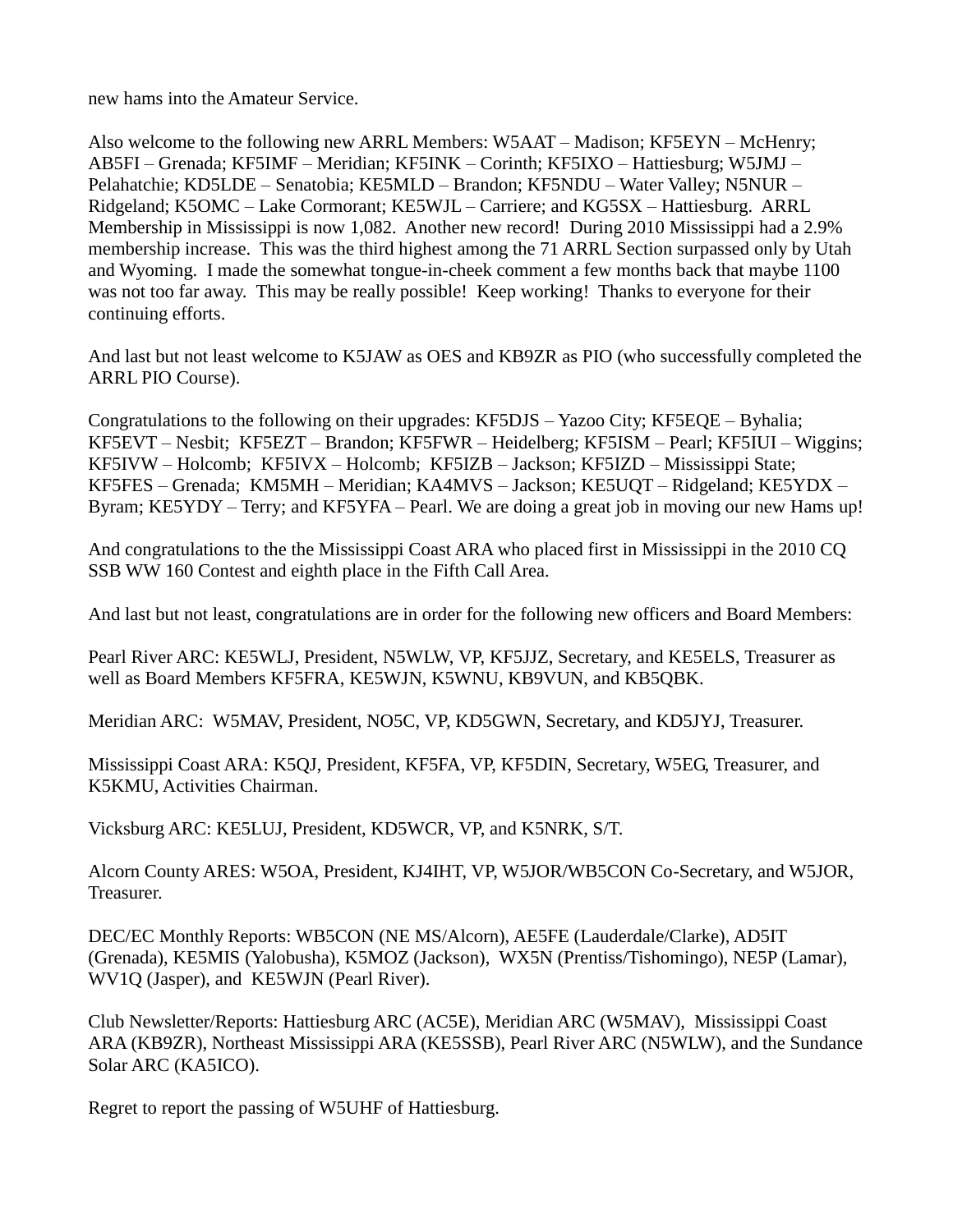HF Net reports - sessions/QNI/QTC (Net Manager) Magnolia Section Net 31/982/14 (K5DSG) MS Baptist Hams Net 4/21/0 (WF5F) MSPN 31/2768/49 (K5NRK) MS Slow Net 21/21/0 (W3TWD) VHF Net Reports - sessions/QNI/QTC (Net Manager) Booneville and Prentiss County 4/55/2 (WX5N) Capital Area Em Net 4/64/0 (K5XU) Grenada County ARES 5/39/0 (AD5IT) Hattiesburg AEN 4/85/0 (K5MIQ) Itawamba County ARES 3/27/0 (KB5NMB) Jackson ARC Em Net 4/42/0 (N5DU) Jackson Co ARES Net 18/198/1 (K5MOZ) Jasper County ARES Group Net 4/22/0 (WV1Q) Magnolia DX Assn 4/47/0 (AE5JG) Meridian Area EN 5/45/1 (AE5FE) Metro Jackson ARES Net 4/57/0 (KE5PTL) Miss/Lou Em Net 4/14/1 (K5NRK) NE MS Skywarn 5/63/0 (W5LMW) Panola County ARES 4/26/0 (KC5DPJ) Pearl River ARES 3/30/0 (KE5WJN) SCMSG Info Net 5/62/0 (AE5JG) (Southern Coast Medical Support Group) Southern MS Friendship Net 23/198/0 (WB5OHN)

Southern MS YL Net 5/76/0 (KB5CSQ)